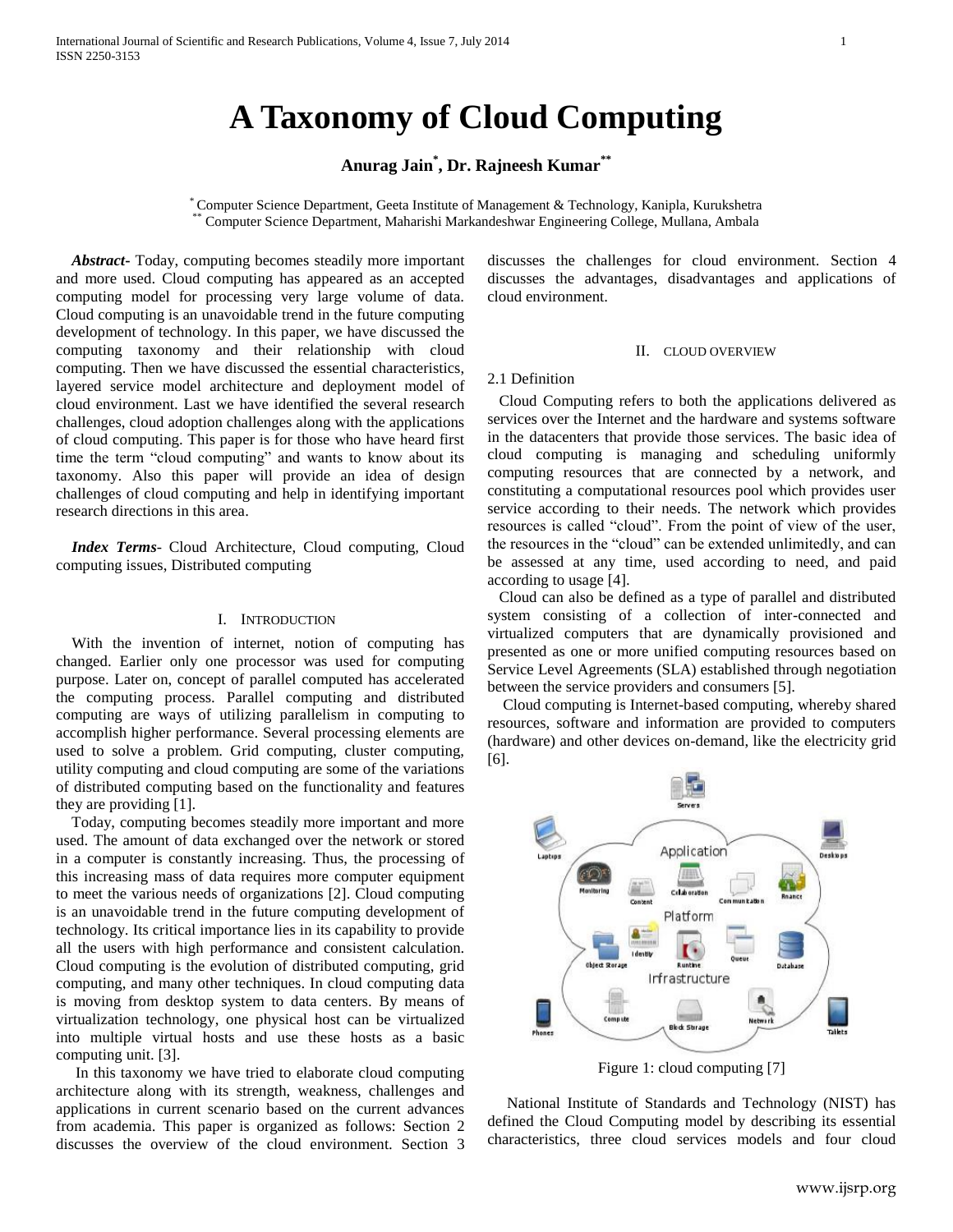deployment models as shown in figure 2 where its layered architecture is shown.



Figure 2: model of cloud computing [8]

## 2.2 Essential Characteristics

 Essential characteristics of cloud computing system are as follows:

- $\triangleright$  Elasticity and Scalability: Elasticity is the ability to expand or shrink a computing resource in real time, based on the user's computing requirements. Cloud platform can be expanded or shrink dynamically according to the circumstances of the application and the number of the users.
- Virtualization: The most important characteristic is virtualization in cloud computing. With virtualization, one physical resource can be made to look like multiple virtual resources. Cloud computing provides resources to users through virtualization technology. Due to this feature provider can run multiple application and operating systems in a single physical machine by partitioning the available resources which results in reduction in hardware cost and optimization of workload.
- Large scale infrastructure: There are more than one million servers in Google's cloud computing platform, and more than hundreds of thousands of servers in IBM, Amazon, Microsoft, Yahoo and other cloud services platform. So, Cloud computing environment will give users super computing capabilities.
- $\triangleright$  Ubiquitous: The services provided by the cloud computing are not customized for a specific application. The users can choose different applications according to their needs. Different users can run different applications in the same platform. Also user can access the application from any place at any time where internet facility is available.
- Utility based pricing: When customers use a cloud infrastructure that utilizes more resources, they pay for this. However, when the peak load is over, the cloud infrastructure shrinks, or scales down, to the required resources. At this point in time, the customer is only paying the reduced infrastructure cost. They pay only for the resources they use [6].

## 2.3 Cloud service model architectures

 There are three Cloud Services Models and these three fundamental classifications are often referred to as "SPI model" i.e. software, platform or infrastructure respectively.

 Cloud Software as Service: In the software as a service model, the same software is provided to different customers via Internet. The software no longer resides on the consumer's workstation. Under the SaaS model, the software provider is responsible for the creation, updating, and maintenance of software, including the responsibility for licensing the software. Customers usually rent the software on per usage basis. A good example could be web-based email running on a cloud infrastructure. Typical examples for SaaS offerings are Google Apps such as Google Mail and Google Docs and Spreadsheets and Salesforce.com [6].

- $\triangleright$  Cloud Platform as Service: In this model, the computing platform is made available as a service. Customers can develop, test, and deploy their applications on the cloud. The user of the service is responsible for the creation, updating, and maintenance of the application. Customers of PaaS do not control the underlying infrastructure as SaaS users do, but control over the deployed applications. Typical examples of PaaS are Google App Engine which allows applications to be run on Google's infrastructure, Windows Azure, Engine Yard and Force.com [8].
- Cloud Infrastructure as Service: In the infrastructure as a service model, the consumer can provision fundamental computer resources such as processors, storage, and networking resources. An infrastructure provider (IP) makes an entire computing infrastructure available "as a service". Rather than purchasing servers, data storage, and networking equipment, customers rent these resources provisioned over a network. Infrastructure services are built on top of a standardized, secure, and scalable infrastructure. Amazon Web Services with its Elastic Compute Cloud (EC2) for processing and Simple Storage Service (S3) for storage and Joyent who provide a highly scalable on-demand infrastructure for running Web sites and rich Web applications are examples of IAAS.





## 2.4 Cloud deployment models

The four cloud computing models are as follows:

 $\triangleright$  Public Cloud: A public cloud is one in which a third-party provider makes resources, such as applications and other computing resources, to the general public via the Internet. It is offered on a pay-per-usage model. The cloud service provider is responsible for setting up the hardware, software, applications, and networking resources. Public clouds do not imply that the user's data is public. In many cases, access control mechanisms are required before the user can make use of cloud resources. The advantage of public clouds is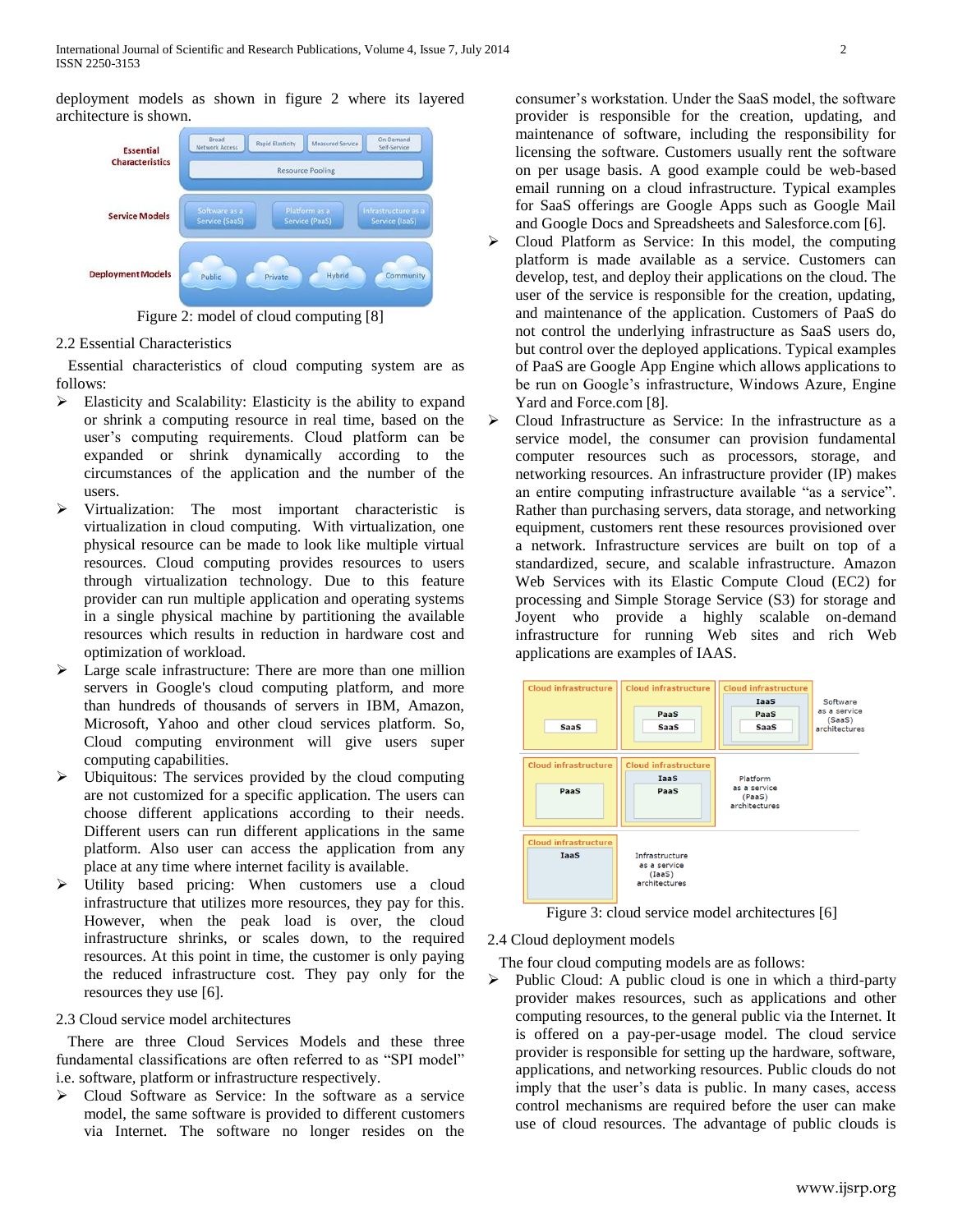that they allow client to build on-demand virtual systems on almost any scale with minimal in-house hardware [8].



Figure 4: model of public cloud [6]

 $\triangleright$  Private Cloud: This type of the cloud is available exclusively for a single organization. Private Cloud intentionally limits access to its resources to service consumers that belong to the same organization that owns the cloud. The infrastructure is managed and operated for one organization only. The main aim is to uphold a consistent level of control over security, privacy, and governance. With a private cloud, computing resources are pooled and managed internally. This provides for greater efficiencies. Resources can be applied dynamically according to demand. A private cloud allows the enterprise to continue to follow workflow and security procedures. This ensures that the correct level of "code" is executing. These types of clouds are not burdened by network bandwidth and availability issues or potential security exposures that may be associated with public clouds. Private clouds can offer the provider and user greater control, security, and resilience. IBM Smart Business Development and Test Cloud is an example of a private cloud [8].



Figure 5: architecture of private cloud [6]

 $\triangleright$  Hybrid Cloud: Hybrid clouds are combinations of public and private clouds that work together. In this model, IT typically outsources noncritical information and processing to the public cloud, while keeping business critical services and data in their control. The hybrid cloud environment works to seamlessly integrate external applications on other private and public clouds, with your in-house processes.



 $\triangleright$  Community Cloud: A community cloud can be a private cloud purchased by a single user to support a community of users, or a hybrid cloud with the costs spread over a few users of the cloud. A community cloud is often set up as a sandbox environment where community users can test their applications, or access cloud resources [6].



Figure 7: community cloud [6]

## III. CHALLENGES

## 3.1 Research challenges

 Although cloud computing has been widely adopted. But still its analysis is in its early stages, and some scientific challenges remain unsolved by the scientific community. Some main challenges are:

- $\triangleright$  Security: Due to dynamic scalability, service abstraction, location transparency, openness of cloud and shared virtualized resources by multi-tenant features of cloud computing models it is difficult to maintain data confidentiality, data integrity. So there is need of security model which will increase the consumer's trust in cloud computing service provider. Data security in cloud computing is a contractual and technical issue [10].
- Load Balancing: In cloud environment, servers are continuously monitored and when one becomes non responsive then a load balancing mechanism is called to avoid system failure. There is a need of efficient load balancing strategy which will ensure the virtualization, availability, even load distributions in data center and elasticity. This will improve the customer satisfaction level and help service provider to achieve scalability [11].
- Stored data management: There is an exponential increase in data stored across the network due to data outsourcing. So the stored data management has become a main challenge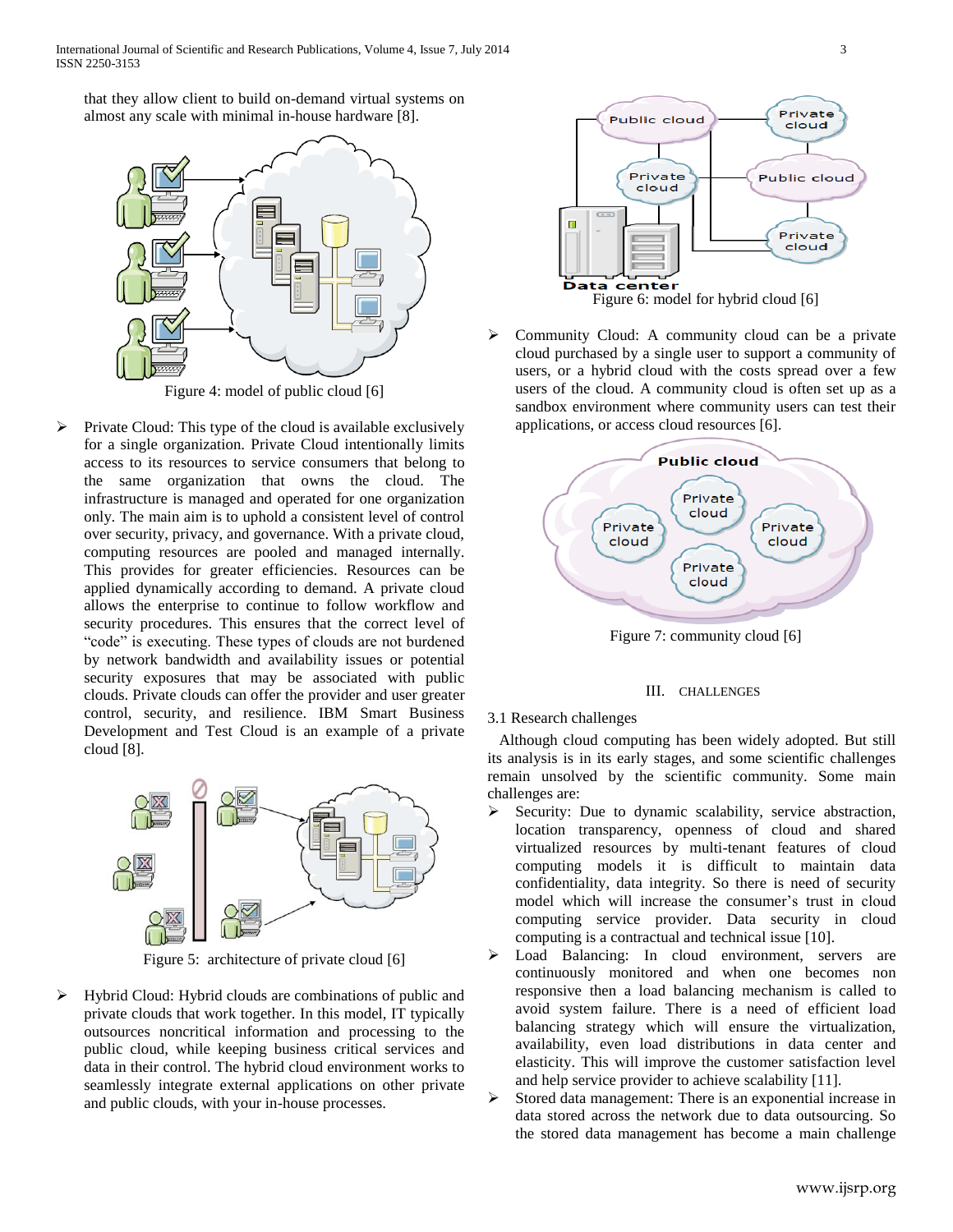for successful implementation of cloud computing. How can we distribute the data to the cloud for optimum storage of data while maintaining fast access [2].

- $\triangleright$  Automated service provisioning: Elasticity is the most important feature of cloud environment. Due to this feature resources can be allocated or released according to demand. How then can we use or release the resources of the cloud, by keeping the same performance as traditional systems and using optimal resources.
- Energy Management: Efficient utilization of energy is another big challenge in cloud environment. It has been estimated that the cost of powering and cooling accounts for 53% of the total operational expenditure of data centers**.** So cloud service providers are under huge pressure to decrease energy use. The objective is not only to cut down energy cost in data centers, but also to fulfill government regulations and environmental standards [12].

## 3.2 Adoption challenges

 As Cloud Computing is still in its early development stage, so there are some issues associated its adoption in present form. These are:

- $\triangleright$  Security: Storing your data and installing your software at someone else's storage media and using someone else's CPU requires a trustworthy environment. So the security issues prevent the smooth adoption of cloud environment.
- S Costing: Due to on demand and elastic nature of cloud environment, client can enjoy the services through the available interface. But client is not aware of the resources used by him. Non transparent cost model prevent the smooth adoption of cloud environment.
- $\triangleright$  Service Level Agreement: It is essential for client to obtain guarantees from cloud service providers on service delivery. These are ensured through Service Level Agreements (SLAs) finalized between the client and service providers. SLA should be defined in such a way that it has a suitable level of granularity i.e. there must be a balance between expressiveness and complicatedness, so that they can cover most of the clients expectations and is relatively simple to be implemented, and enforced by the resource allocation mechanism on the cloud. In addition, different cloud service models will need to form different SLA. This also raises a number of implementation problems for the cloud providers [13].

## IV. PROS, CONS & APPLICATIONS

## 4.1 Advantages

- Pay as per usage: From client's perspective, utility-based payment model allows client to only use the amount of service they actually need, and only pay for the amount of service they have actually used. Also these services are available in uninterrupted manner.
- > Zero upfront investment: From service provider's perspective, there is no requirement for up-front investment in hardware and software. It just leases resource from the cloud as per requirement and pay for the usage. So working

expenditure is the only expenditure and maintenance headache is very less.

Eess Operational Cost: Flexibility and scalability of a cloud environment is also an added advantage for cloud and service provider. It enables easy and fast scaling of required computing resources on demand. This results in large saving as resources can be freed to minimize operating costs when service requirement is low.

## 4.2 Disadvantages

 When a client wants to use cloud it requires an upfront investment in the combination of the client's infrastructure and applications with a Cloud.

- Due to unavailability of standards for the IaaS, PaaS, and SaaS interfaces, it becomes very difficult to choose cloud provider.
- $\triangleright$  Client has to depend on the promise of the service provider in context of availability, security, reliability, performance and Quality of the Service (QoS) of the resources.
- $\triangleright$  Client is not aware of the actual server on which his data is stored or processing.
- $\triangleright$  To use cloud's services, user has to transfer his own data on cloud. So due to transfer data back and forth there is a higher security and privacy risks related to data.

## 4.3 Applications

 There are many different areas where cloud computing have applications. Some major areas in which cloud computing have applications are:

Data Processing Applications:

- $\triangleright$  Document processing: It can be used to convert very large collections of documents from one format to another (e.g., from *Word* to *PDF*), or encrypts the documents.
- $\triangleright$  Video trans-coding: It can be used to convert one video format to another. (e.g., from AVI to MPEG).
- Image processing: The image-processing application support image conversion (e.g., enlarging an image or creating thumbnails). It can also be used to compress or encrypt images.
- > Data mining: It can support searching very large collections of records to locate items of interests.

Batch Processing Applications:

- $\triangleright$  Report Generation: It has applications in daily basis, weekly basis, monthly basis, and annual basis activity reports generations for organizations in retail, manufacturing, and other economic sectors.
- $\triangleright$  Processing, aggregation, and summing up of daily transactions for financial institutions, insurance companies, and healthcare organizations.
- $\triangleright$  Inventory management for large organizations.
- $\triangleright$  Bill processing and processing of payroll data.
- $\triangleright$  Keeping record of software development (e.g., nightly updates of software repositories).
- Automatic checking and verification of software and hardware systems [11].